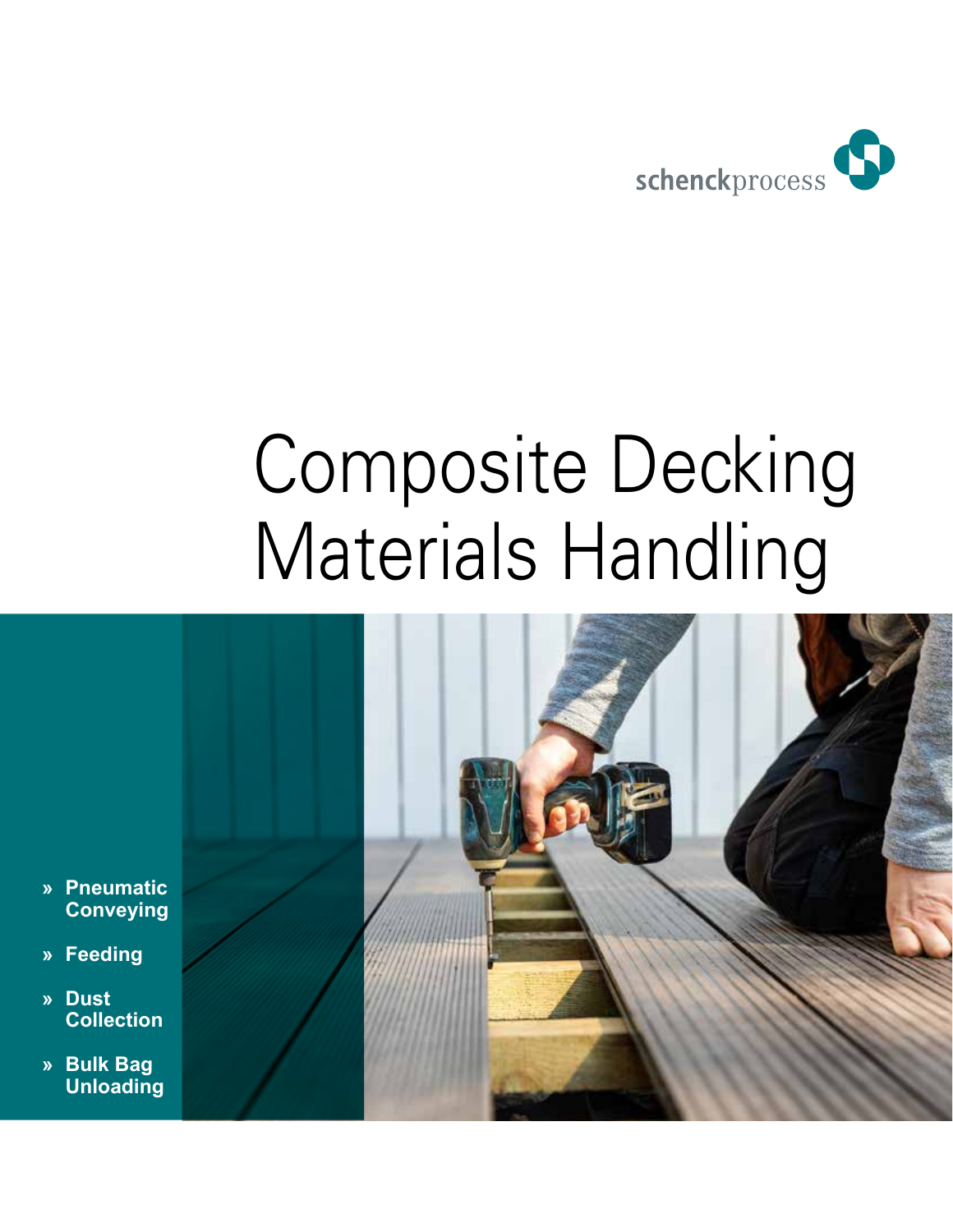#### **Serving the Composite Building Materials Industry**

Schenck Process has a successful portfolio of serving and supporting building composites manufacturers. With expertise in pneumatic conveying, weighing, feeding, and dust collection, we have designed and manufactured dry ingredient material handling and air filtration systems for some of the most well known brands in the composite decking industry.

We convey, collect, weigh and feed dry bulk materials such as plastic pellets, wood flour, talc, recycle and other minor ingredients to your process equipment for creating precision product mixes, extruded sheets, and panels. Our enhanced dilute phase conveying systems efficiently and accurately transfer raw materials to loss-in-weight feeders that precisely deliver ingredients to your extrusion lines. Schenck Process dense phase conveying systems provide gentle transfer of



### **AVR Filters (air vent round)**

- Circled bodied pulse jet filter
- Bottom removal filters capable of handling heavy dust loads
- Designed for vacuum, pressure and combination vacuum/pressure bulk pneumatic receiving and dust collection systems
- Handles low air volumes and higher pressure applications

#### **SacMaster® Bulk Bag Discharge System**

Bulk bag frame for full bag emptying

- Posi-flow agitation to eliminate material bridging and promote full bag emptying
- Two agitation and two pivoting paddles for full bag support
- Modular design for easy system customization and compatibility

#### **MechaTron® Feeders**

Volumetric and gravimetric feeding

- Highly accurate systems reduce product loss
- Complete disassembly from the non-process side speeds cleaning and maintenance
- Feed rates up to 1,100 ft<sup>3</sup> per hour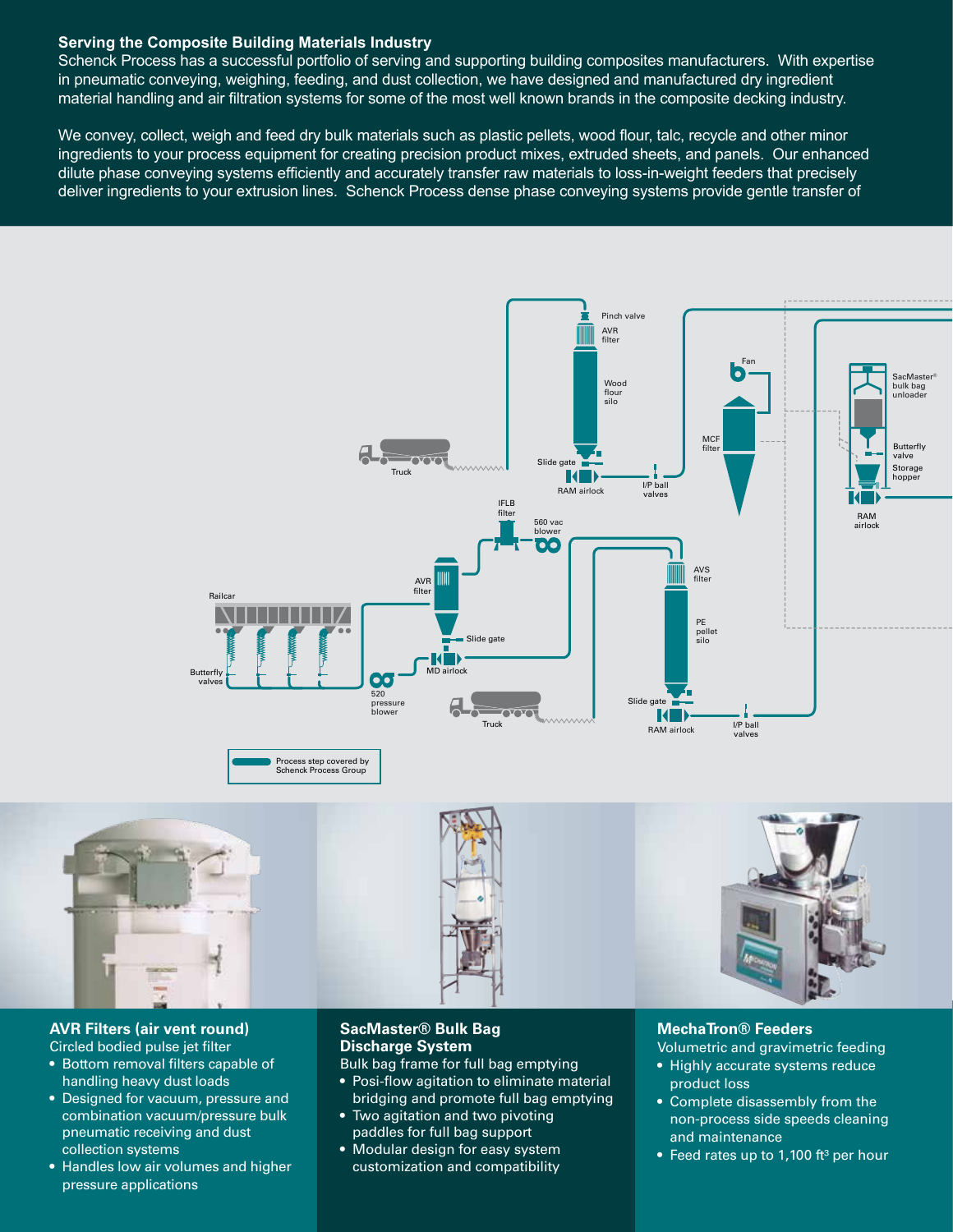product mixes to your forming lines with little degradation of your valuable products. For managing heavy dust loads Schenck Process has a wide range of central dust collection and central vacuum system equipment.

#### **Project Management**

At Schenck Process, everything we do is centered on customer satisfaction. We strive to make your equipment and systems robust and efficient. Our project management teams become an extension of your business with a direct line of communication to the many resources within the Schenck Process global network. Your Schenck Process team will take command of the design/build process from the project kick-off all the way to process commissioning. From start to finish, our teams are dedicated to meeting your business goals.





#### **Round Airlock Multi-Duty (RAM)**

- Universal airlock for rugged service
- Ideal for pressure or vacuum dilute phase conveying systems
- Offers a high degree of accuracy
- TS4 packing gland seal provides superior performance

#### **Bag Dump Station**

Manual emptying of small bags

- Integral pulse jet filter
- Vacuum or pressure style discharge
- Fully welded exterior and skip welded interior

#### **MCF PowerSaver**

- Industrial air filtration • Operates with medium-pressure cleaning air (7-9 psig)
- Total filter area available exceeds 23,000 ft² (7,000 m²)
- Cleaning capacities over 250,000 CFM